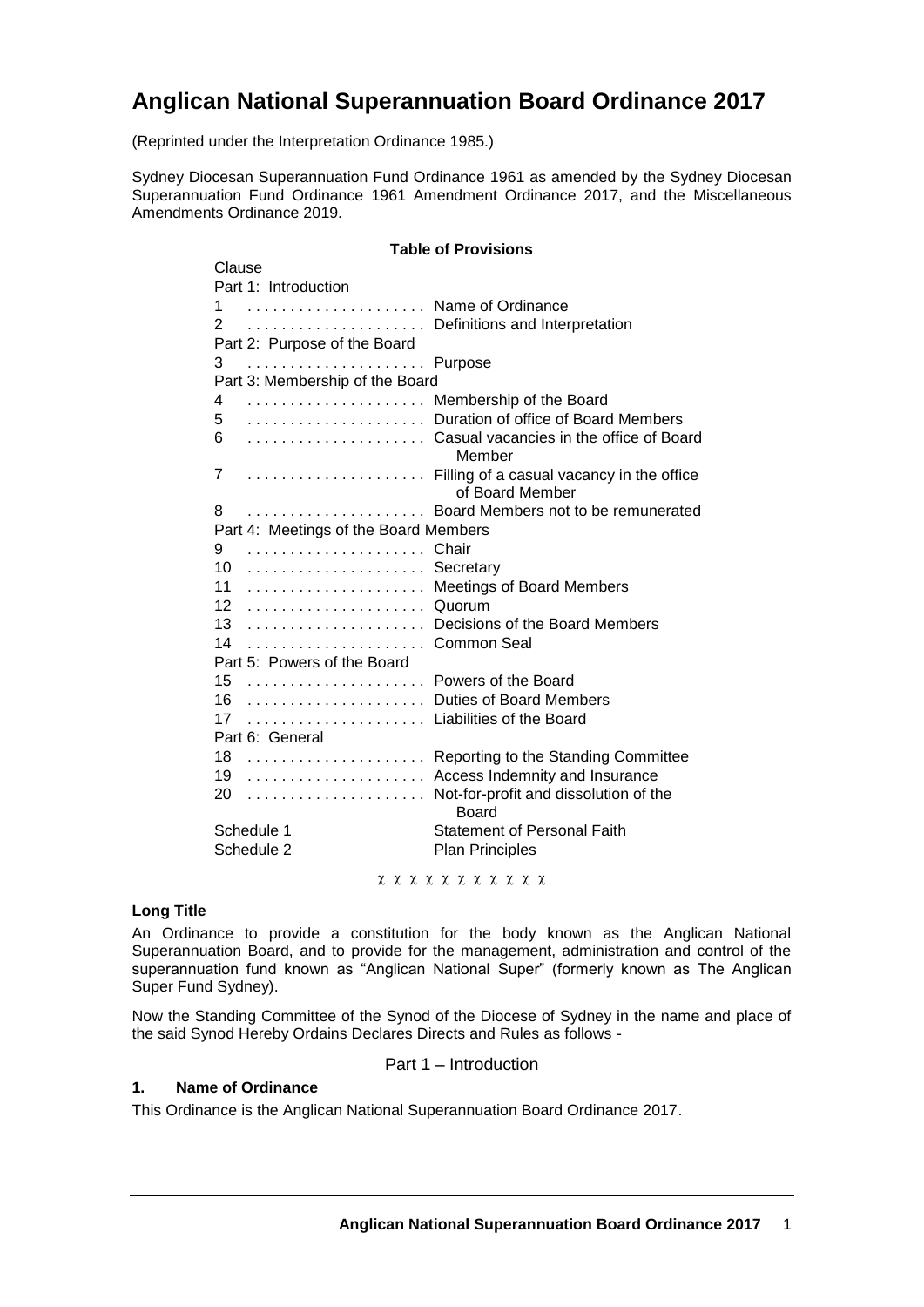## **2. Definitions and Interpretation**

## (1) In this Ordinance –

"Access Period" means the period from the date when the Board Member was appointed to the Board and ending on the later of:

- (a) seven years after the Cessation Date, or
- (b) where an Action is commenced prior to the date referred to in paragraph (a), the date of final determination of the Action.

"Act" means the *Anglican Church of Australia (Bodies Corporate) Act 1938*.

"Action " means any actual , threatened or reasonably apprehended action, Proceeding, investigation , inquiry, examination , subpoena , notice to produce a document or notice requiring disclosure of information brought against or by or likely to involve a Board Member in his or her capacity as a Board Member.

"Archbishop" means the person appointed as the archbishop of the Dioceses from time to time.

"Board" means Anglican National Superannuation Board, a body corporate incorporated under the Act.

"Board Member" means a member of the Board.

"Cessation Date" means the date on which a Board member ceases to be a Board Member and is not re-appointed to the Board pursuant to clause 5 or clause 7.

"Chair" means the chair appointed under clause 9.

"Complying Superannuation Fund" has the meaning given to that term in section 42 of the *Superannuation Industry (Supervision) Act 1993*.

"Current Trustee" means AMP Superannuation Limited.

"Diocese" means the Diocese of Sydney.

"Fund" means the superannuation fund known as "Anglican National Super".

"Fund Members" means the persons who from time to time are the members of the Fund. "Participation Agreement" means –

- (a) the Participation Agreement dated 9 December 2004 made between the Current Trustee and the Board, as amended or substituted from time to time, and
- (b) any agreement subsequently made between the Board and a Transferee Trustee for the participation of the Fund in a Transferee Fund in accordance with the *Superannuation Industry (Supervision) Act 1993* concerning successor fund transfers as described in regulation 6.29(2) of the SIS Regulations.

"Participating Organisation" means –

- (a) an unincorporated organisation constituted by Ordinance of the Synod or the Standing Committee,
- (b) a corporation constituted pursuant to the Act at the instance of the Synod or the Standing Committee,
- (c) any other organisation approved by the Synod or the Standing Committee engaged in ministry or other work for or related to the work of the Anglican Church of Australia,

declared by the Board, with the approval of the Trustee, to be a Participating Organisation for the purposes of this Ordinance.

"Plan Principles" means the principles set out in Schedule 2.

"Plan Rules" means the rules agreed by the Trustee and the Board for the operation of the Fund, including without limiting generality of the following, rules as to –

- (a) membership of the Fund, and any categories of membership,
- (b) contributions to the Fund,
- (c) the investment of the Fund,
- (d) accounts to be maintained,
- (e) insurance arrangements, and
- (f) benefits to be provided to Fund Members.

"Policy Committee" has the meaning given to that term in Section 10 of *the Superannuation Industry (Supervision) Act 1993*.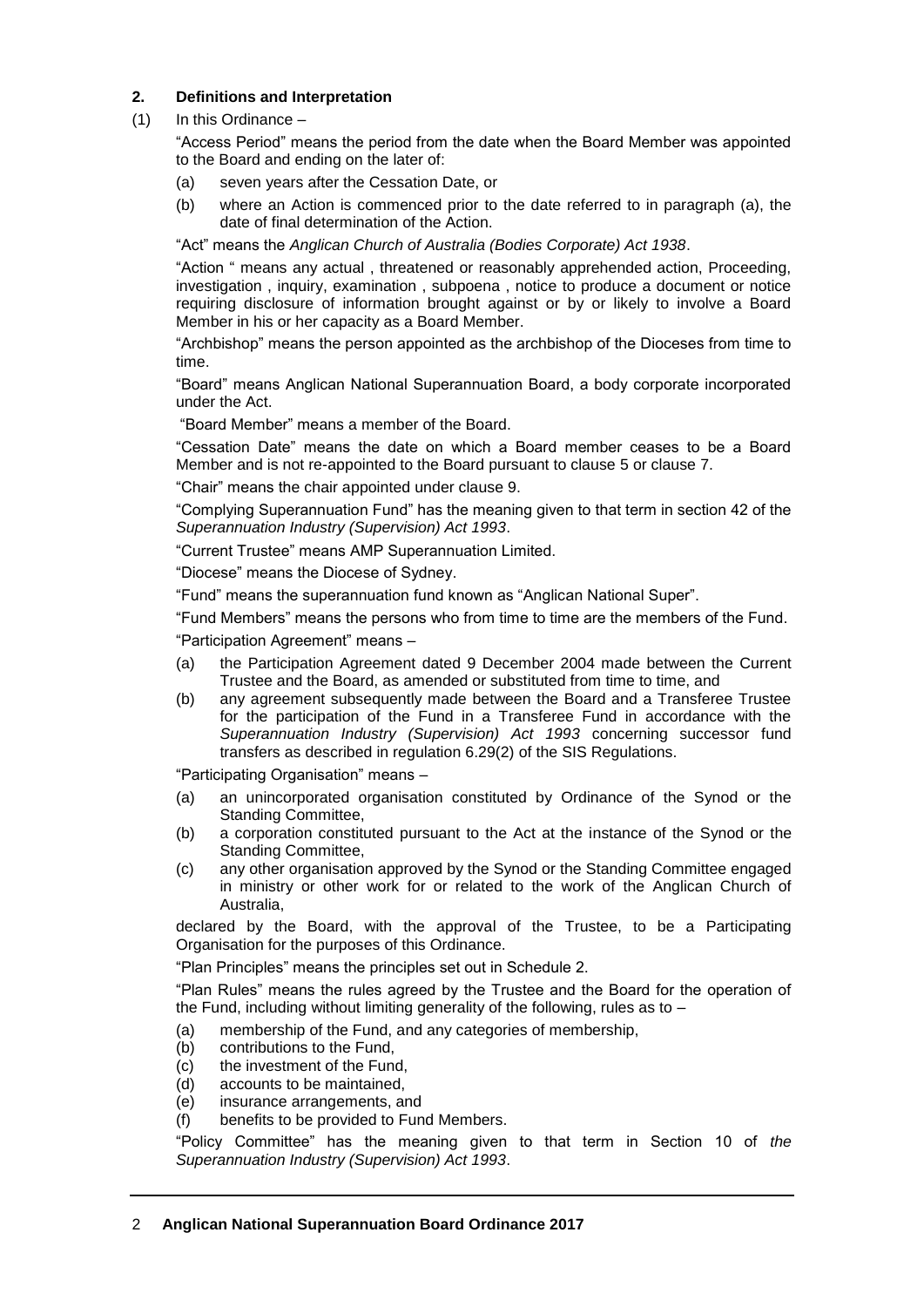"Proceeding "means any civil, criminal, administrative, judicial or arbitral proceeding, investigation or hearing and any mediation or other form of alternative dispute resolution.

"Secretary" means the Secretary of the Board appointed under clause 10.

"SIS Regulations" means the Superannuation Industry (Supervision) Regulations.

"Standing Committee" means the Standing Committee of the Synod.

"Successor Fund Transfer" has the meaning described in paragraph (b) of the definition of "Participation Agreement".

"Superannuation Authority" means any person or body appointed under any Superannuation Law who is empowered under that legislation or other legislation to exercise any discretion, give any consent or approval or otherwise give effect to and administer the Superannuation Law.

"Superannuation Law" means the *Superannuation Industry (Supervision) Act 1993*, , the *Income Tax Assessment Act 1936*, *The Income Tax Assessment Act 1997* and any other Acts of Parliament which govern the operation of superannuation funds, as they may be amended or re-enacted, and regulations made under those acts, and all other requirements, legislative or otherwise and including –

- (a) any administrative guidelines issued by a Superannuation Authority, and
- (b) statements of government advising proposed changes to Superannuation Law with which the Fund must comply (or which, in the reasonable opinion of the board, the Fund ought to comply to be a Complying Superannuation Fund.

"Synod" means the Synod of the Diocese.

"Transfer Date" means –

- (a) the date agreed between the Board and the Current Trustee in relation to a successor fund transfer from the Current Trustee to a Transferee Trustee, or
- (b) the date agreed between the Board and a Transferee Trustee in relation to a successor fund transfer from that Trustee to a subsequent Transferee Trustee.

"Transferee Fund" means a Complying Superannuation Fund of which the Transferee Trustee is trustee.

"Transferee Trustee" means the trustee of any Complying Superannuation Fund.

"Trustee" means the trustee from time to time of the Fund.

"Trustee Documents" means the following documents –

- (a) in relation to the Current Trustee
	- (i) the Transfer Deed dated 9 December 2004 made between the Current Trustee and the Board as amended or replaced from time to time, and
	- (ii) the Participation Agreement dated 9 December 2004 made between the Current Trustee and the Board, as amended or replaced from time to time, and
	- (iii) any documents proposed or contemplated by the documents referred to in (i) or (ii), as amended or replaced from time to time, and
- (b) in relation to a Transferee Trustee any documents entered into between the Board and the Transferee Trustee of the type referred to in (a),
- (2) In this Ordinance, a reference to the singular includes the plural, and vice versa.

Part 2 – Purpose of the Board

#### **3. Purpose**

The purpose of the Board is to advance the purposes of the Anglican Church of Australia in the Diocese by overseeing the management, administration and control of the Fund, including -

- (a) exercising the functions of the Board under the Trustee Document in force from time to time, and
- (b) terminating the Trustee Documents in regard to the Current Trustee and entering into new Trustee Documents with an entity to be appointed as the Trustee, and
- (c) appointing from time to time a Trustee of the Fund pursuant to a Successor Fund Transfer where the Board considers it in the interests of the Fund Members to do so, and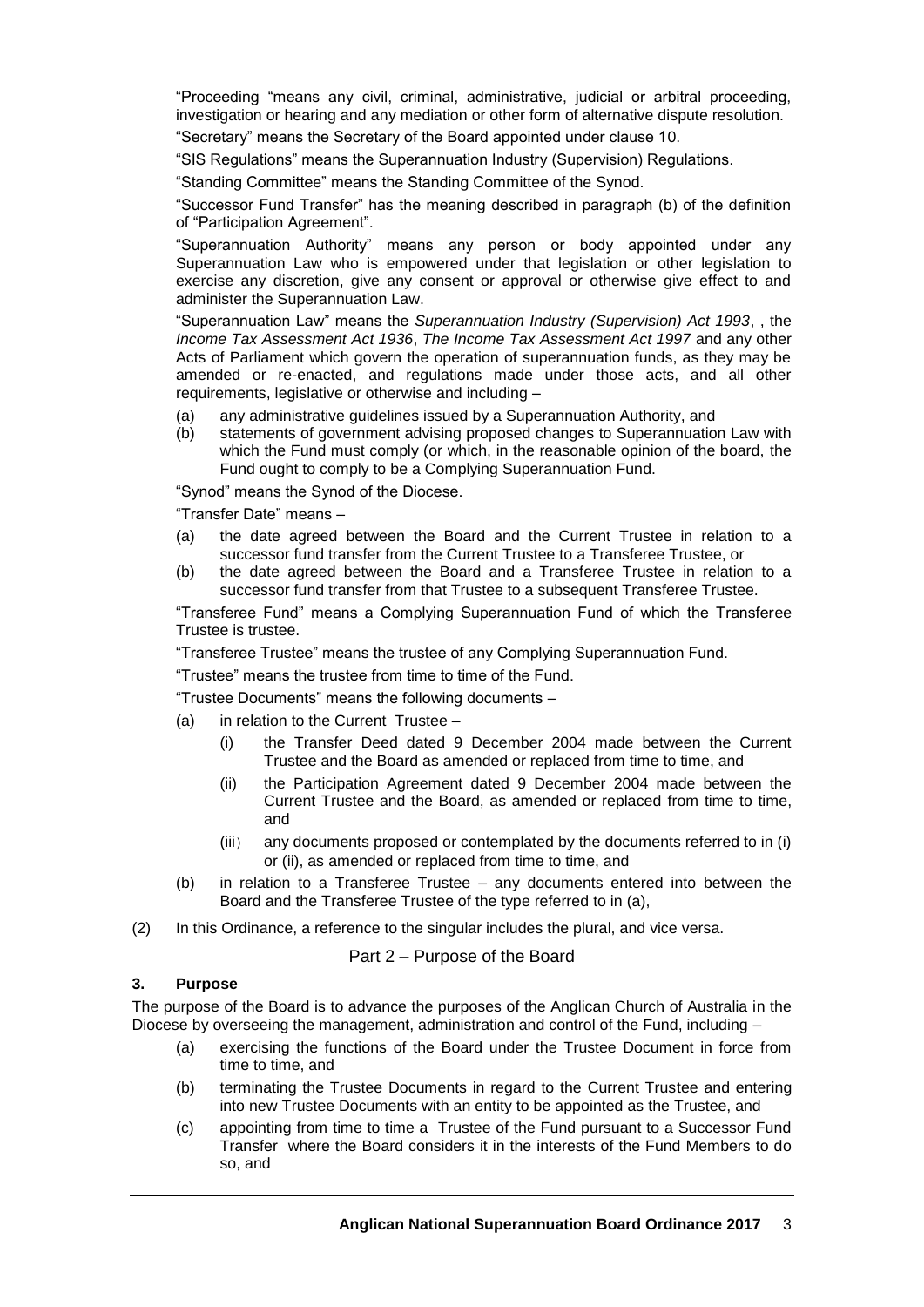- (d) agreeing with the Trustee from time to time the Plan Rules which are to be in conformity with the Plan Principles, and
- (e) declaring from time to time, with the approval of the Trustee, an organisation to be a Participating Organisation, and
- (f) entering into agreements with a Participating Organisation in relation to the rights and responsibilities of that organisation under the Plan Rules, and
- (g) monitoring the performance of the Fund and the benefits provided to members of the Fund, and
- (h) recommending to the Trustee, from time to time, persons for appointment as members of a Policy Committee in respect of the Fund appointed by the Trustee.

# Part 3 – Membership of the Board

# **4. Membership of the Board**

- (1) The Board is to consist of 10 Board Members elected by the Synod comprising
	- (a) 5 Board Members who are representatives of Participating Organisations, and
	- (b) 5 Board Members who are representatives of Fund Members.
- (2) A person is disqualified from being elected as a Board Member if the person
	- (a) is an insolvent under administration, or
	- (b) is of unsound mind or whose person or estate is liable to be dealt with in any way under any law relating to mental health, or
	- (c) is disqualified from managing a corporation within the meaning of the *Corporations Act 2001*, or
	- (d) is a disqualified person for the purposes of Superannuation Law, or
	- (e) has at any time during the preceding 12 months been disqualified from being a responsible entity by the Commissioner of the Australian Charities and Not-forprofits Commission, or
	- (f) has been convicted of a crime or an offence punishable by imprisonment for more than 12 months, or
	- (g) is subject to a recommendation from the diocesan or disciplinary tribunal of the Diocese (or from a comparable tribunal or body in any other diocese or church) prohibiting them from holding an office of a type such as member of the Board, or
	- (h) is employed by the Board.

(3) A person is not eligible to be elected as a Board Member unless the person has first given the electing body a signed copy of the Statement of Personal Faith set out in Schedule 1.

(4) A person is not eligible to be re-elected or re-appointed as a Board Member if such reelection or re-appointment would, in the ordinary course, result in that person being a Board Member for a continuous period of 14 years or more. For the purposes of this clause, 2 or more periods of service as a member will be taken to be one continuous period of service unless they were separated by a continuous period of at least 12 months during which the person was not a Board Member.

## **5. Duration of office of Board Members**

(1) At each first and second ordinary session of Synod, 2 members who are representatives of Participating Organisations are to retire, and 2 members who are representatives of Fund Members are to retire; at each third ordinary session of Synod, 1 member who is a representative of a Participating Organisation is to retire, and 1 member who is a representative of Fund Members is to retire.

- (2) Subject to clause  $4(4)$ 
	- (a) a retiring Board Member is eligible for re-election, and
	- (b) a retiring Board Member remains a Board Member until his or her successor is appointed.

(3) The Board Members to retire are those members who have been in office longest since their last election. As between persons who were elected as Board Members on the same day those to retire (unless they otherwise agree among themselves) are to be determined by lot.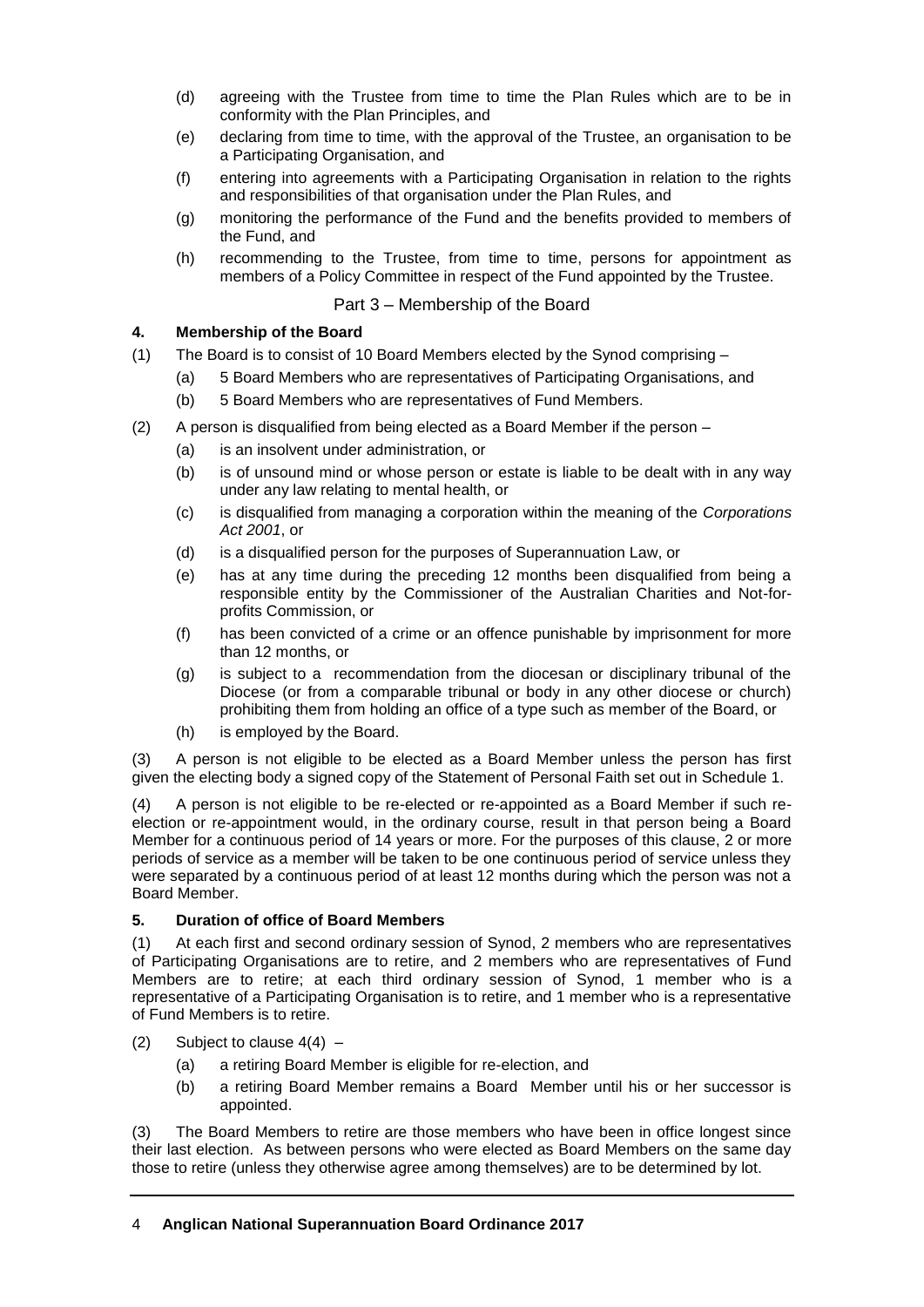(4) No vacancy in the office of Board Member affects the authority or powers of the Board and, subject to clauses 12 and 13, that authority and those powers may be exercised by the Board Members holding office from time to time.

## **6. Casual vacancies in the office of Board Member**

- (1) A person also ceases to be a Board Member if the person
	- (a) dies, or
	- (b) resigns as a Board Member by written notice addressed to the Secretary, and such resignation takes effect from the date of receipt of the notice by the Secretary, or
	- (c) becomes an insolvent under administration, or
	- (d) becomes of unsound mind or becomes a person whose person or estate is liable to be dealt with in any way under any law relating to mental health, or
	- (e) is disqualified from managing a corporation within the meaning of the *Corporations Act 2001*, or
	- (f) becomes a disqualified person for the purposes of Superannuation Law, or
	- (g) is disqualified from being a responsible entity by the Commissioner of the Australian Charities and Not-for-profits Commission, or
	- (h) is convicted of a crime or an offence punishable by imprisonment for more than 12 months, or
	- (i) is subject to a recommendation from a professional standards body of the Diocese (or from an equivalent body in any other diocese or church) that prohibits them from holding an office or should be removed from office as a Board Member, or
	- (j) is absent without the leave of the Board for 3 consecutive meetings of the Board and the Board resolves that the person's membership should cease, or
	- (k) becomes an employee of the Board.

(2) A person also ceases to be a Board Member if the Standing Committee so resolves in which case the Standing Committee is not required to give reasons for so resolving.

## **7. Filling of a casual vacancy in the office of Board Member**

(1) A casual vacancy among the Board Members may be filled by the Standing Committee, provided that any such action by the Standing Committee shall be consistent with clause 4(1) in regard to the number of Board members who are representatives of the Participating Organisations and the Fund Members.

(2) A person elected to fill a casual vacancy holds office for the balance of the term of the Board Member whose place that person has taken.

## **8. Board Members not to be remunerated**

(1) A Board Member is not to be remunerated for their service as a Board Member.

(2) Nothing in clause 8(1) prevents a Board Member from being reimbursed for reasonable out of pocket expenses incurred in performing their duties as a Board Member.

## Part 4 – Meetings of the Board Members

## **9. Chair**

(1) The Board Members are to appoint one of their number to be chair for a term which ends on the first to occur of –

- (a) the date (if any) specified in the resolution, and
- (b) the 3rd anniversary of the date of appointment, and
- (c) the date on which the appointment is revoked by resolution of the Board Members.

(2) Subject to clause 4(4) a Board Member who retires as chair under clause 9(1) may be reappointed for a further term.

## **10. Secretary**

- (1) The Board Members are to appoint a person to be the Secretary of the Board.
- (2) A person is not required to be a Board Member to be appointed as Secretary.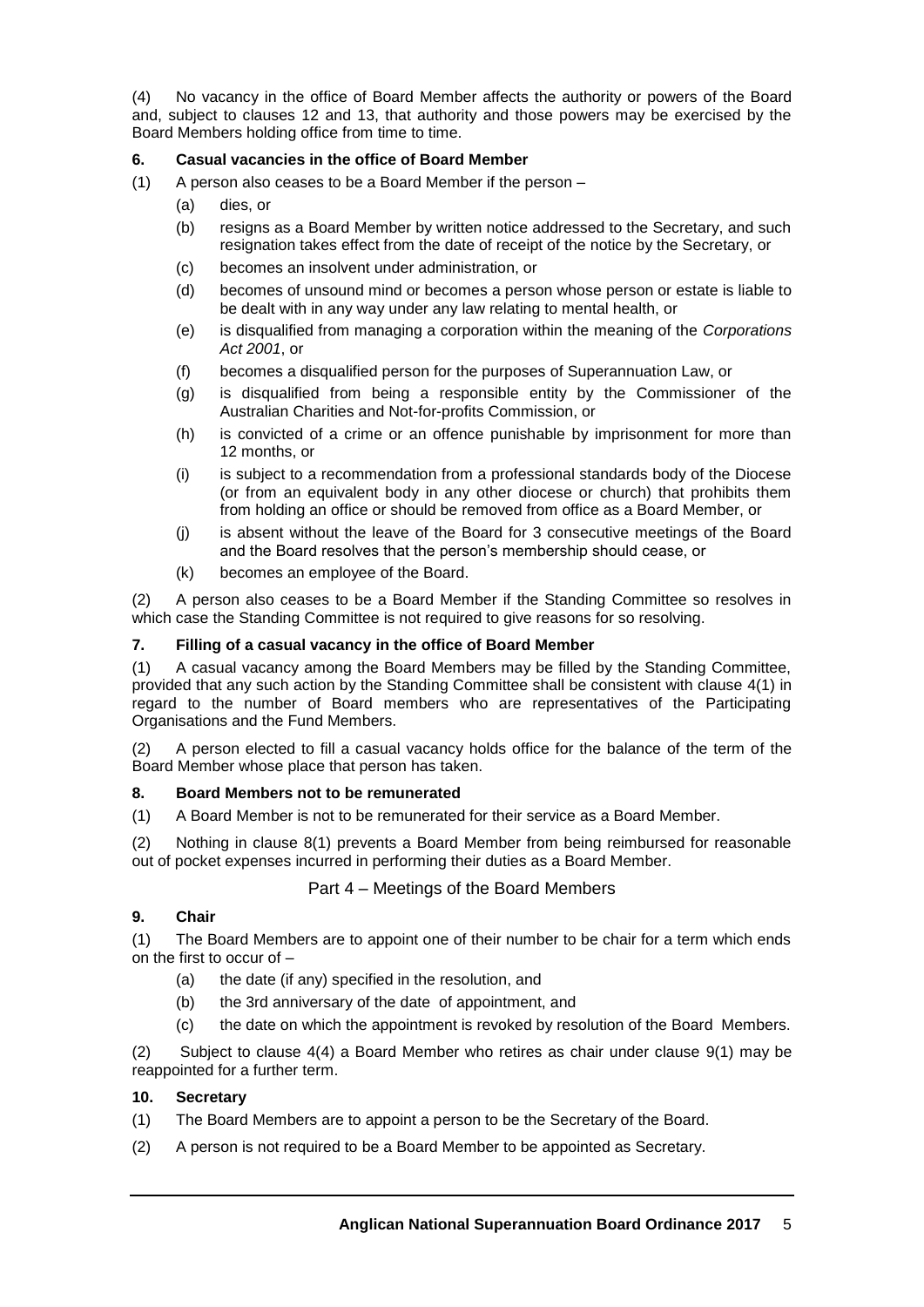## **11. Meetings of Board Members**

(1) The Board Members are to meet at such times as they may determine.

(2) In addition, a meeting of the Board Members is to be convened by the Secretary upon request in writing made by –

- (a) the Chair, or
- (b) any 3 Board Members.

(3) A meeting of the Board Members may be held by using any technology approved by the members. A Board Member who is absent from the place of meeting may attend that meeting by using any technology approved by the members. All meetings conducted with the aid of technology under this clause are as valid and effective as if they had been conducted at a meeting at which those Board Members were physically present.

(4) The Chair is to chair each meeting of the Board Members. If the Chair is not present at a meeting or is unable or unwilling to chair the meeting, or part of a meeting, the Board Members present may elect another member then present to chair that meeting or part thereof.

(5) At a meeting of the Board Members, the Chair has a deliberative vote but does not have a casting vote.

(6) The Board Members must cause minutes to be made of each meeting of the members which record –

- (a) the names of the Board Members present, and
- (b) the name of the person or names of the persons who chaired the meeting, or any part thereof, and
- (c) all disclosures made by a Board Member of any actual or perceived conflicts of interest, and
- (d) all resolutions of the Board Members passed at the meeting, or taken to have been passed at a meeting.

(7) The minutes of each meeting are to be signed by the chair of that meeting, or by the Chair of the next meeting of the Board Members.

(8) Subject to this Ordinance, the Board Members may regulate the proceedings of their meetings in such manner as they determine.

## **12. Quorum**

A quorum for a meeting of the Board Members is 5 members of whom at least two must be representatives of Participating Organisations and at least two must be representatives of Fund Members.

## **13. Decisions of the Board Members**

(1) The Board Members will make decisions by resolution passed at a meeting of the Board Members. A resolution will be taken to have been passed only if approved by at least two-thirds of the Board Members present at the relevant meeting.

(2) If a document contains a statement that the signatories to it are in favour of the resolution set out in the document or otherwise identified in the document and the document is signed by all Board Members, a resolution in those terms will be taken to have been passed at a meeting of Board Members held on the day and at the time at which the document was last signed by a member.

- (3) For the purposes of clause  $13(2)$ 
	- (a) 2 or more separate documents containing statements in identical terms each of which is signed by 1 Board Member or more than 1 Board Member will be taken together to constitute 1 document containing a statement in those terms signed by those Board Members on the respective dates on which they signed the separate documents, and
	- (b) an email message which is received by the Secretary and is expressed to have been sent by a Board Member will be taken to be a document signed by that Board Member at the time of receipt of the email message by the Secretary.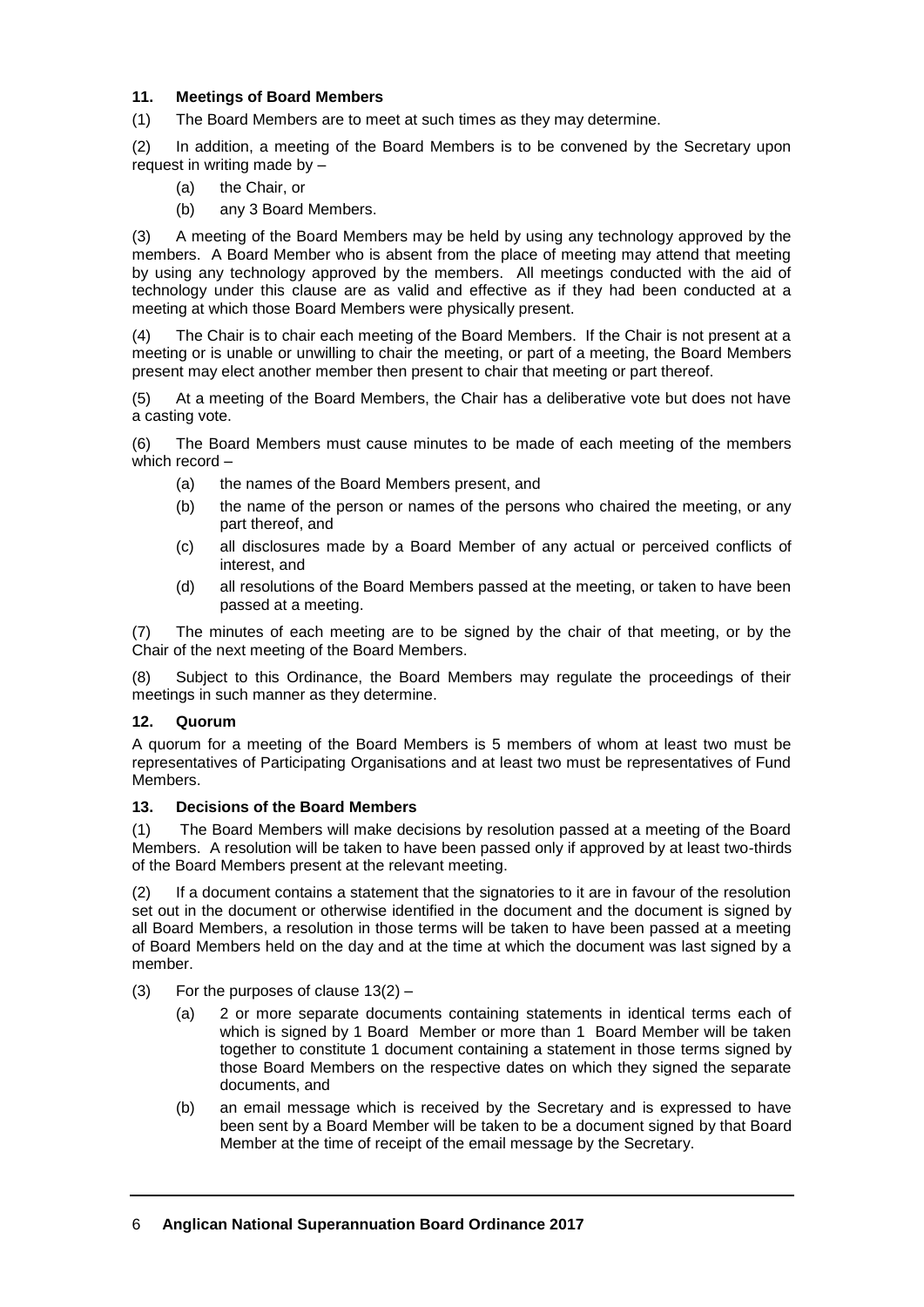## **14. Common Seal**

(1) The common seal of the Board is not to be affixed to a document except pursuant to a resolution of the Board Members.

(2) The affixing of the common seal is to be witnessed by 2 Board Members.

Part 5 – Powers of the Board

#### **15. Powers of the Board**

(1) Subject to this Ordinance, the Board has powers necessary to enable it to fulfil its purpose.

(2) Without limiting the generality of clause 15(1) and the powers granted to the Board under the Act , the Board has the following powers –

- (a) to appoint any corporation or person as its attorney to act for and in the name and on behalf of the Board and to revoke any such appointment, and
- (b) to appoint and remove officers, employees, agents and attorneys and fix their remuneration, if any, and
- (c) to appoint any committee comprised of persons nominated by the Board (which may include persons who are not Board Members if at least one half of the members of the committee are Board Members), and delegate to that committee the exercise of any of the powers of the Board (other than approving the affixing of the common seal of the Board), and
- (d) to revoke the appointment of a committee appointed under paragraph (c).
- (3) The Board also has the following powers
	- (a) subject to clause 17(3) , to borrow or raise money, and
	- (b) to receive money on deposit or loan, and
	- (c) subject to clause 17(3) to draw, make, accept, endorse, discount, execute and issue promissory notes, bills of exchange and other negotiable or transferable instruments, and
	- (d) to invest the property of the Board (not being the property of the Fund or any trust of which the Board is trustee) in accordance with the *Investment of Church Trust Property Ordinance 1990*, and
	- (e) to institute, defend and compromise legal proceedings in respect of the property of the Board, including arbitrations and investigations, and
	- (f) to create any security interest in respect of its property,
	- (g) to fetter discretions, such as by the granting of options, and
	- (h) to enter into and take out policies of insurance.
- (4) The Board also has the following powers
	- (a) to agree to amendments to any Trustee Document, and
	- (b) to exercise the functions of the Board set out in the Trustee Documents in force from time to time, and
	- (c) to terminate any Trustee Document, and
	- (d) to agree the Plan Rules with the Trustee from time to time, and
	- (e) to execute new Trustee Documents.

## **16. Duties of Board Members**

Each Board Member must –

- (a) in performing their functions exercise the care and diligence that a reasonable individual would exercise as a Board Member, and
- (b) act in good faith in the best interests of the Board and to further the purpose of the Board, and
- (c) not misuse their position as a Board Member, and
- (d) not misuse information obtained in the performance of their duties as a Board Member, and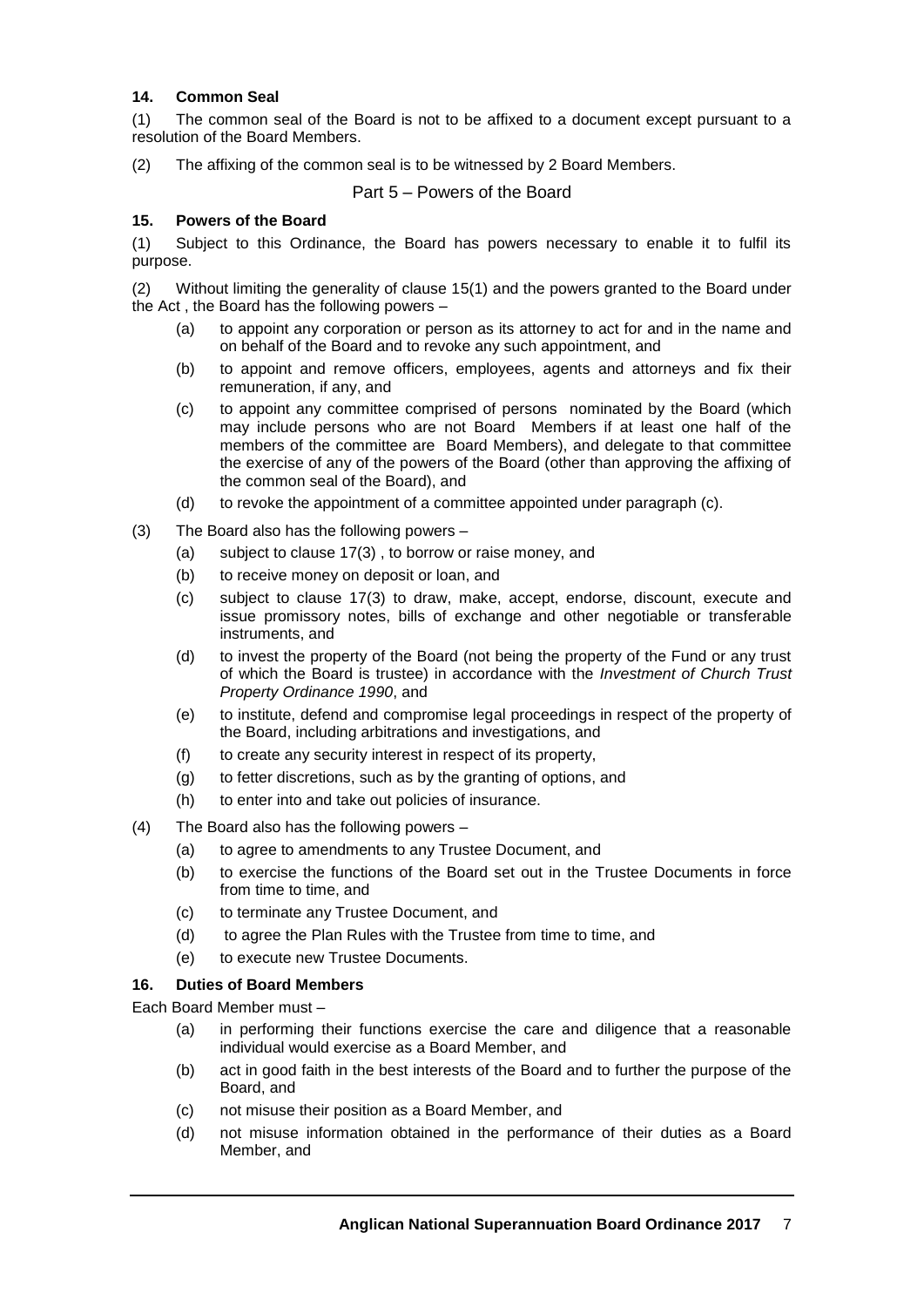- (e) disclose any perceived or actual material conflict of interest they have as a member and not participate in discussion or vote on any matter, in which the conflict of interest arises without the approval of the other Board Members, and
- (f) ensure that the financial affairs of the Board are managed in a responsible manner, and
- (g) not allow the Board to operate while insolvent.

# **17. Liabilities of the Board**

(1) The Board remains and continues to be solely responsible for all liabilities incurred by it or on its behalf.

(2) The Board Members are not to represent to any person or corporation that the Archbishop, the Synod or the Standing Committee or any person or corporation holding church trust property for the Anglican Church of Australia in the Diocese or any other corporation incorporated under the Act will or may meet or discharge all or any part of any liability which have been or may or will be incurred wholly or partly by or on behalf of the Board.

(3) The Board is not to execute or deliver any mortgage, charge, debenture, guarantee, indemnity or promissory note or bill of exchange or other negotiable instrument other than a cheque drawn on the Board's bank unless the following clause, or a clause to that effect, is included therein without qualification.

"Notwithstanding anything contained herein to the contrary, each of the parties hereto acknowledges and agrees that Anglican National Superannuation Board is not liable to any other party hereto for any amount whatsoever (whether by virtue of any express or implied obligation) beyond such amount (if any) as Anglican National Superannuation Board may be able to pay to that party in the event of Anglican National Superannuation Board being wound up."

# Part 6 – General

## **18. Reporting to the Standing Committee**

(1) The Board is to report to the Standing Committee from time to time about its affairs.

(2) The Board is to provide the Standing Committee with such information about its affairs as the Standing Committee requests from time to time.

## **19. Access Indemnity and Insurance**

(1) Subject to clause 19(2) during the Access Period the Board must upon receiving reasonable notice from a Board member allow the Board member or their legal representative at no cost to the Board member access to the Board papers and documents which relate to the Board Member's period of appointment as a Board Member and allow the Board Member or their representative to take copies of such documents

(2) Unless the Board agrees otherwise during the Access Period after the Cessation Date, the Board member will have the right to access and take copies of the documents referred to in clause 19(1) only if:

- (a) the Board Member is or is likely to be defending, involved in or appearing in an Action (including Proceedings that the Board Member reasonably proposes to commence); and
- (b) the Board Member requests access to the documents solely for the purpose of obtaining advice for, or in relation to, defending or preparing to defend, or appearing in that Action or preparing to commence proceedings .

(3) The Board will indemnify each person who is, or has been, a member against any liability which results directly or indirectly from facts or circumstances relating to the person serving or having served as a Board Member –

- (a) to another person (other than the Board) which does not arise out of conduct involving a lack of good faith, or
- (b) for costs and expenses incurred by that person in defending an Action, in which judgement is given in favour of that person in a civil Proceedings or in which that person is acquitted in criminal Proceedings.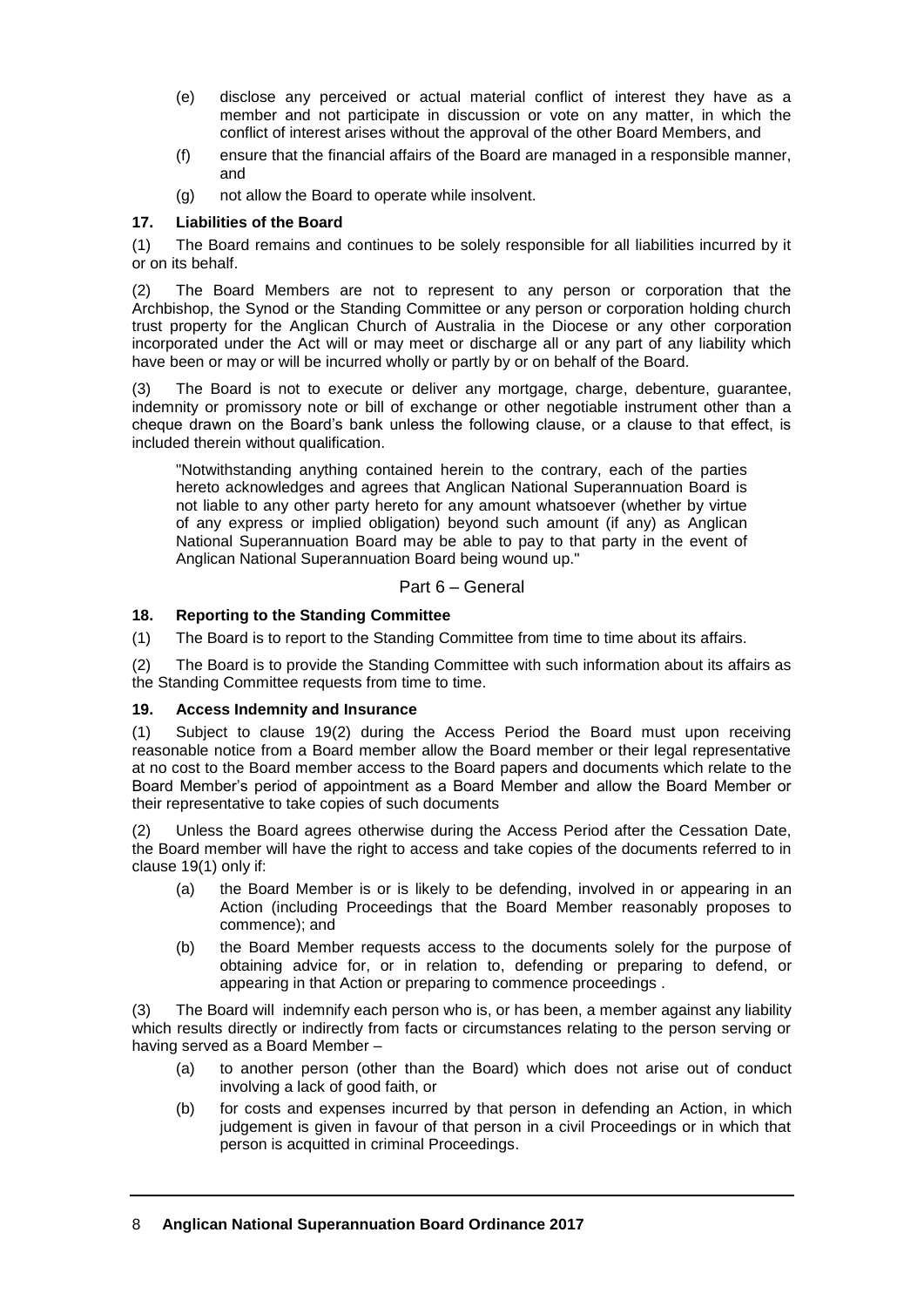(4) The Board need not indemnify a person under clause 19(1) for a liability to the extent that the person is entitled to an indemnity for that liability under a contract of insurance or under any other ordinance.

(5) The Board may pay, or agree to pay, a premium for a contract insuring a person who is, or has been, a Board Member against any liability which results directly or indirectly from facts or circumstances relating to the person serving, or having served, in that capacity except where the liability (not being a liability for costs and expenses in defending proceedings, whether civil or criminal and whatever their outcome) arises out of conduct involving –

- (a) a wilful breach of duty to the Board, or
- (b) the improper use of information by the person, acquired by virtue of the person being, or having been, a Board Member to gain an advantage for that person or another person or to cause detriment to the Board, or
- (c) the improper use of the person's position as a Board Member to gain an advantage for himself or herself or for any other person or to cause detriment to the Board.

(6) The Board may pay, or agree to pay, a premium for a contract insuring a person who is, or has been, a Board Member against any liability which results directly or indirectly from facts or circumstances relating to that person serving, or having served, in that capacity in respect of costs and expenses in defending an Action, and whatever the outcome.

(7) For the purposes of this clause 19, the outcome of an Action is the outcome of the Action and any appeal in relation to the Action.

## **20. Not-for-profit and dissolution of the Board**

(1) Any property of the Board will be church trust property within the meaning of the *Anglican Church of Australia Trust Property Act 1917* and therefore must not, as a matter of law, be distributed for the private benefit of individuals either during the operation of the Board or on its winding-up or dissolution.

(2) If the Board is wound up or dissolved its remaining property, after satisfaction of all its liabilities, must be applied for such purposes of the Diocese as the Synod may determine.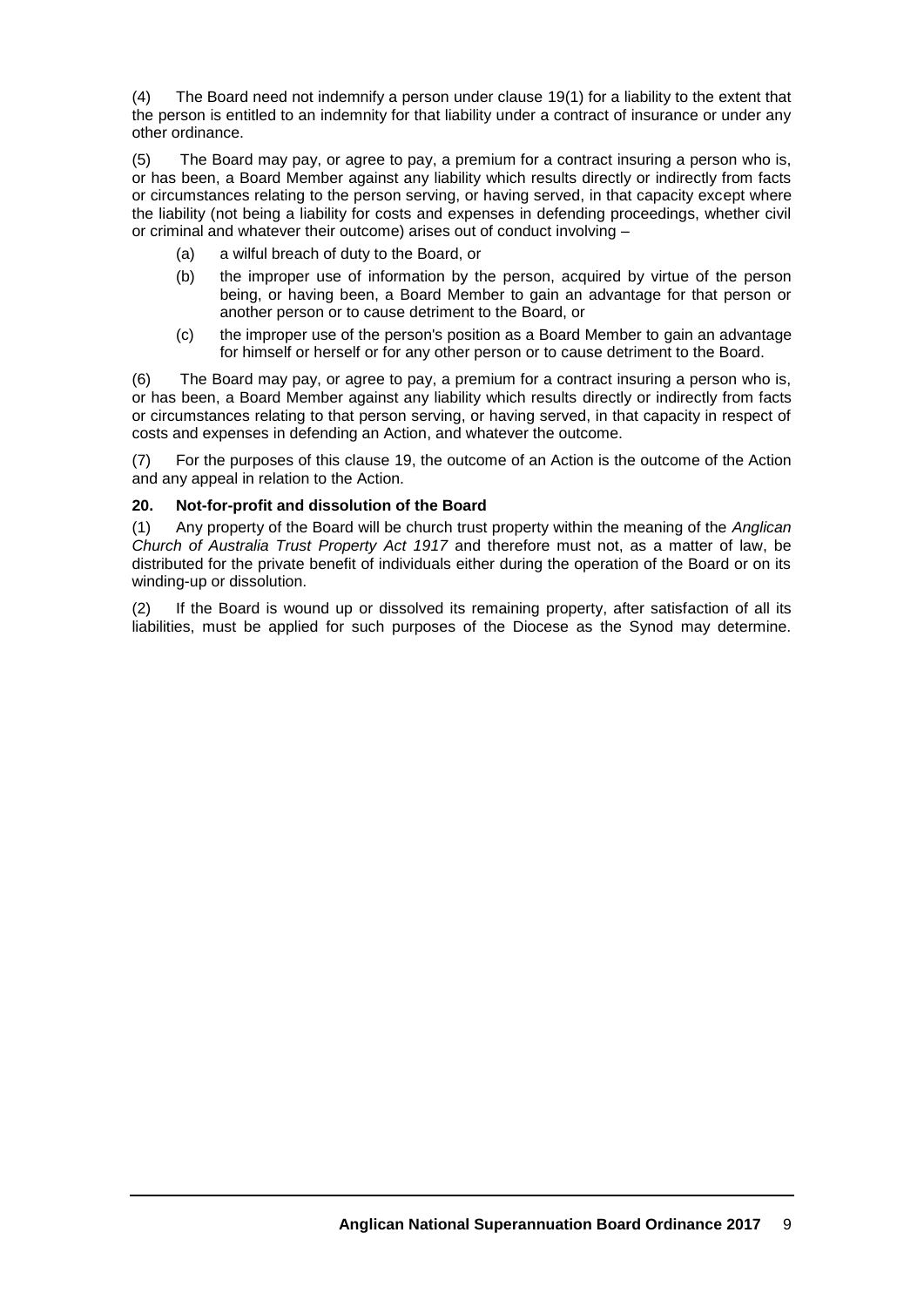#### Schedule 1 – Statement of Personal Faith

1. I believe and hold to the truth of the Christian faith as set forth in the Nicene Creed, as well as the Apostles' Creed as set out below –

> *I believe in God, the Father Almighty, maker of heaven and earth; and in Jesus Christ, his only Son our Lord, who was conceived by the Holy Spirit, born of the virgin Mary, suffered under Pontius Pilate, was crucified, dead, and buried. He descended into hell. The third day he rose again from the dead He ascended into heaven, and is seated at the right hand of God the Father almighty; from there he shall come to judge the living and the dead. I believe in the Holy Spirit; the holy catholic church; the communion of saints; the forgiveness of sins; the resurrection of the body, and the life everlasting.*

- 2. In particular I believe
	- (a) that God's word written, the canonical Scriptures of the Old and New Testaments, is the supreme authority in all matters of faith and conduct;
	- (b) there is only one way to be reconciled to God which is through his Son, Jesus Christ, who died for our sins and was raised for our justification; and
	- (c) that we are justified before God by faith only.
- 3. I shall endeavour to fulfil my duties as a member of the Board in accordance with its Christian ethos and its constituting ordinance.
- 4. I agree that my continuance as a member of the Board is dependent upon my continuing agreement with this statement and I undertake to resign if this ceases to be the case.

……………………………………………………… *(signature)*

…………………………………………... *Name*

…………………………………………………………… *Date*